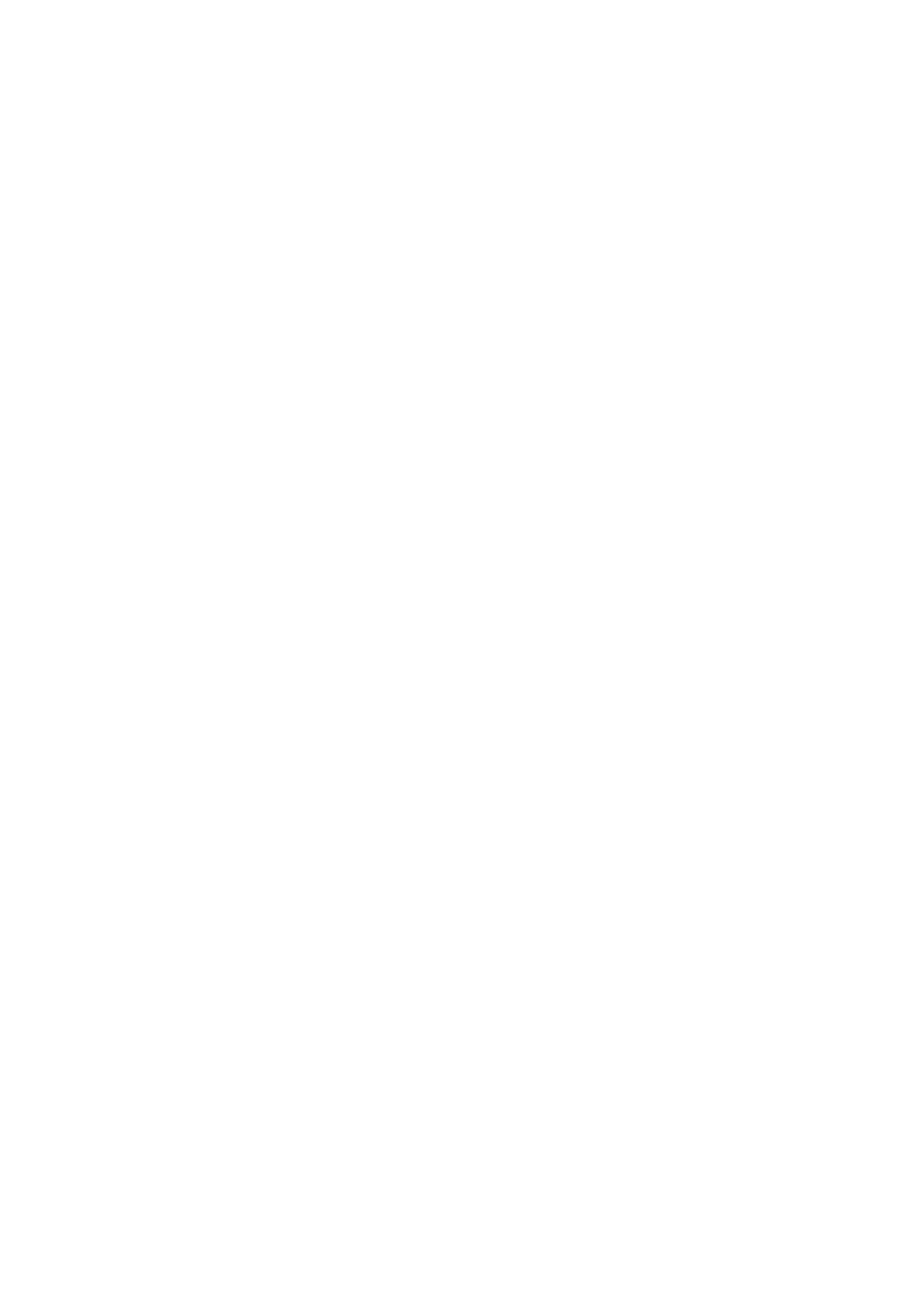| Herefordshire<br>Council |                                                 |         |                                                                                        |
|--------------------------|-------------------------------------------------|---------|----------------------------------------------------------------------------------------|
| <b>Meeting:</b>          | <b>Cabinet</b>                                  |         |                                                                                        |
| <b>Meeting date:</b>     | 29 July 2021                                    |         |                                                                                        |
| Title of report:         | <b>Pilots</b>                                   |         | To set out the councils new Integrated Waste<br>Management Strategy and Waste Handling |
| <b>Report by:</b>        | <b>Cabinet</b><br><b>Procurement and Assets</b> | Member, | Commissioning,                                                                         |

A further quality check identified three factual changes that needed correction and we have taken the opportunity to make minor clarifications in five places. None of these amendments are significant enough to change the findings or conclusions of the strategy review in any way. Because the findings and conclusions have not change then the targets or action plans do not need to change either.

Please note that appendix one to the report has been updated with the following amendments:

| Page<br>number | <b>Original document</b>                                                                                                                                                             | <b>Amendment</b>                                                                                                                                                                                                                                                                                                                                           |
|----------------|--------------------------------------------------------------------------------------------------------------------------------------------------------------------------------------|------------------------------------------------------------------------------------------------------------------------------------------------------------------------------------------------------------------------------------------------------------------------------------------------------------------------------------------------------------|
| 3              | Recycling rate - Calculated as the<br>proportional value (%) of municipal waste<br>recycled from the total municipal waste,<br>including recycling, that is generated.               | Recycling rate - Calculated as the<br>proportional value (%) of Council<br>collected municipal waste recycled<br>from the total municipal waste<br>collected, including recycling, that<br>is generated.                                                                                                                                                   |
| 4              |                                                                                                                                                                                      | Glossary updated to include:<br>Worcestershire waste collection<br>authorities The six waste collection<br>authorities in Worcestershire,<br>comprising Bromsgrove District<br>Council, Malvern Hills District<br>Council, Redditch Borough<br>Council, Wychavon District<br>Council, Wyre Forest District<br><b>Council and Worcester City</b><br>Council |
| $\overline{7}$ | Reducing waste overall therefore helps to<br>decrease costs and increase recycling<br>rates which, in turn, helps to meet national<br>statutory targets.                             | Reducing residual waste overall<br>therefore helps to decrease costs<br>and increase recycling rates which,<br>in turn, helps to meet national<br>statutory targets.                                                                                                                                                                                       |
| 8              | Updated housing growth figure:<br>The number of households in the County<br>increases by an average of just over 10%<br>each year (an average of 9,250 new<br>homes built per year). | The number of households in the<br>County is projected to increase by<br>an average of just under 1% each<br>year (an average of 825 new<br>homes built per year)                                                                                                                                                                                          |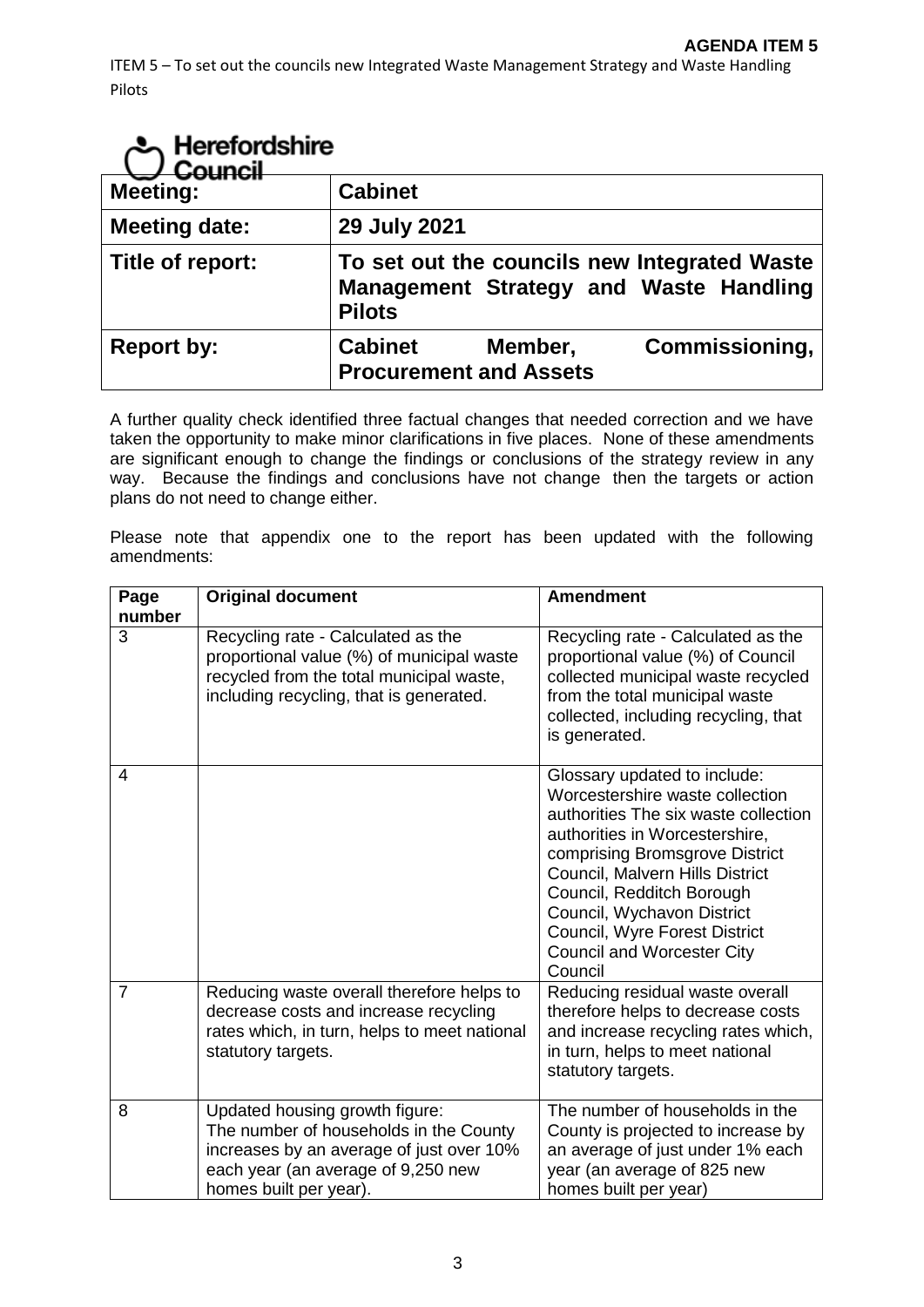ITEM 5 – To set out the councils new Integrated Waste Management Strategy and Waste Handling Pilots

| Page<br>number | <b>Original document</b>                                                                                                                                                                                                                                                                                       | <b>Amendment</b>                                                                                                                                                                                                                                                                                                                                                |
|----------------|----------------------------------------------------------------------------------------------------------------------------------------------------------------------------------------------------------------------------------------------------------------------------------------------------------------|-----------------------------------------------------------------------------------------------------------------------------------------------------------------------------------------------------------------------------------------------------------------------------------------------------------------------------------------------------------------|
|                |                                                                                                                                                                                                                                                                                                                |                                                                                                                                                                                                                                                                                                                                                                 |
| 9              | Paragraph 3.3<br>Municipal waste is waste collected from<br>households and from businesses where<br>waste is 'household like' (sometimes<br>referred to as Local Authority Collected<br>Waste).                                                                                                                | Local Authority collected waste is<br>municipal waste collected from<br>households and from businesses<br>where waste is 'household like'.                                                                                                                                                                                                                      |
| 9              | Correction to tonnage figure:<br>In 2019/20, a total of 199,459 tonnes of<br>municipal waste was collected in<br>Herefordshire                                                                                                                                                                                 | In 2019/20, a total of 86,811<br>tonnes of municipal waste was<br>collected in Herefordshire                                                                                                                                                                                                                                                                    |
| 11             | This is around the same level as two local<br>authorities which have very similar<br>demographics and the same waste and<br>recycling collection services as<br>Herefordshire: Malvern Hills District<br>Council (achieving a 39.8% recycling rate)<br>and West Lindsey District Council<br>(achieving 42.9%). | This is around the same level as<br>two local authorities which have<br>very similar demographics and the<br>same waste and recycling<br>collection services as<br>Herefordshire, although neither of<br>them operate HWRCs: Malvern<br>Hills District Council (achieving a<br>39.8% recycling rate) and West<br>Lindsey District Council (achieving<br>42.9%). |
| 26             | Minor change to recycling rate figure:<br>The recycling rate currently averages<br>74.9%, totalling 75% (2019/20)                                                                                                                                                                                              | The recycling rate currently<br>averages 75.4%, including soil and<br>rubble (2019/20)                                                                                                                                                                                                                                                                          |